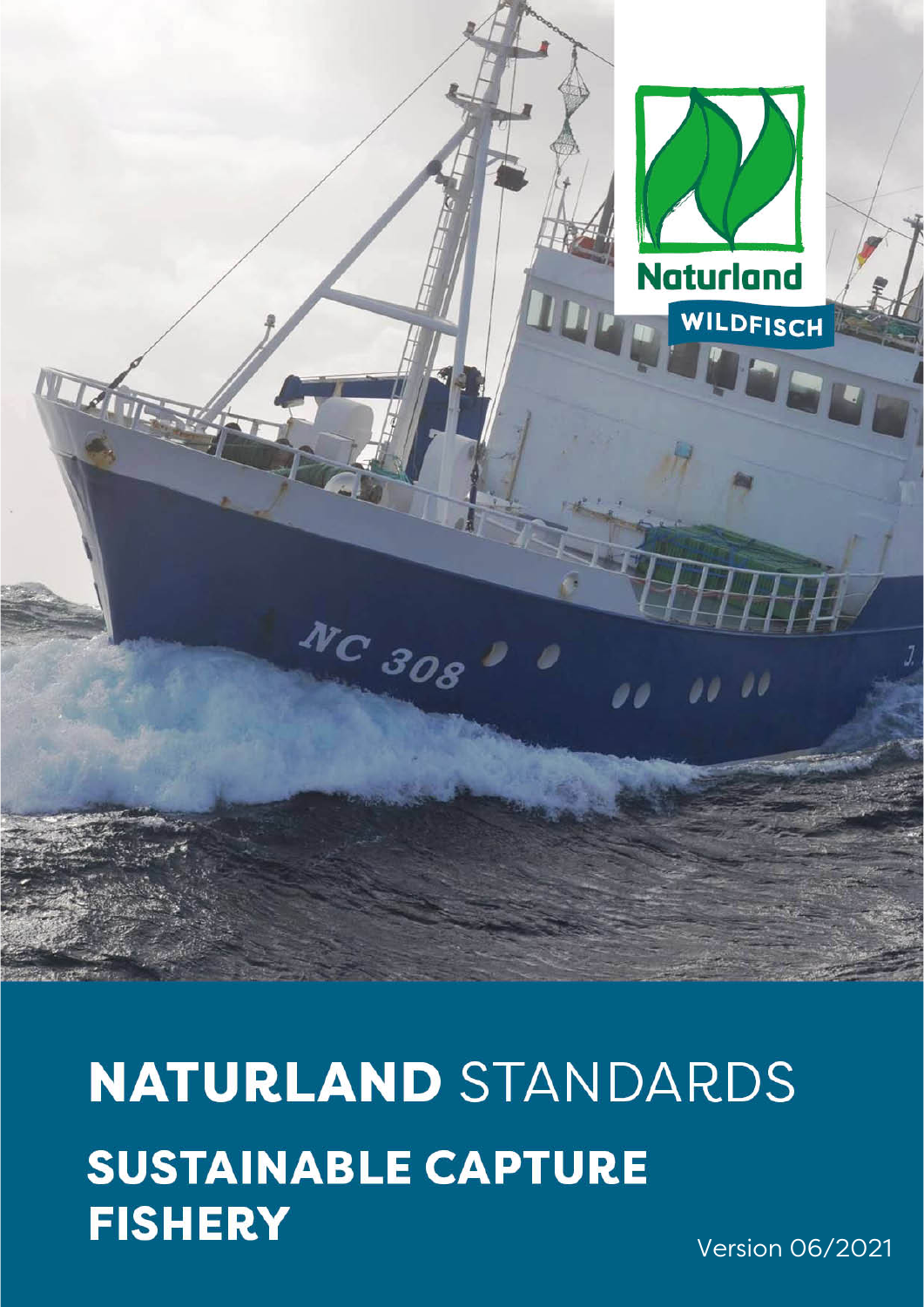# **Table of contents**

| Preface                                                                                                                                                                                                                                                                                                                                                                                                       | 3                                                                                                  |
|---------------------------------------------------------------------------------------------------------------------------------------------------------------------------------------------------------------------------------------------------------------------------------------------------------------------------------------------------------------------------------------------------------------|----------------------------------------------------------------------------------------------------|
| <b>Part A. General regulations</b>                                                                                                                                                                                                                                                                                                                                                                            | 4                                                                                                  |
| I. Contracts and certification procedure                                                                                                                                                                                                                                                                                                                                                                      | 4                                                                                                  |
| 1. Prerequisites for granting a producer contract<br>2. Producer contract<br>3. Standards<br>4. Conversion<br>5. Changes in the operating system<br>6. Documentation and inspection<br>7. Certification                                                                                                                                                                                                       | 4<br>4<br>$\overline{4}$<br>$\overline{\mathbf{4}}$<br>$\mathsf S$<br>5<br>5                       |
| 8. Labelling and marketing<br>II. General (management) regulations resp. other predominant provisions                                                                                                                                                                                                                                                                                                         | 5<br>7                                                                                             |
| 1. Sustainable management<br>2. Quality assurance<br>3. Non-employment of GMO and GMO derivatives<br>4. Non-use of nanomaterials<br>5. Storage<br>6. The sale of purchased merchandise<br>7. Purchase of means of production and equipment<br>8. Exchange of machinery and equipment between different operating systems (certified sustainable/<br>conventional)<br>9. Materials in use<br>10. Biogas plants | $\overline{7}$<br>$\overline{7}$<br>$\overline{7}$<br>$\overline{7}$<br>8<br>8<br>8<br>8<br>8<br>8 |
| <b>III. Social responsibility</b>                                                                                                                                                                                                                                                                                                                                                                             | 10                                                                                                 |
| 1. Human rights<br>2. Freedom to accept or reject employment<br>3. Freedom of association, access to trade unions<br>4. Equal treatment and opportunities<br>5. Child's rights<br>6. Health and safety<br>7. Employment conditions                                                                                                                                                                            | 10<br>10<br>10<br>10<br>10<br>10<br>10                                                             |
| Part B. Regulations for Sustainable Capture Fishery                                                                                                                                                                                                                                                                                                                                                           | 12                                                                                                 |
| 1. Specific management conditions and certification procedure<br>2. Ecology<br>3. Social and economic aspects<br>4. Legal framework and management                                                                                                                                                                                                                                                            | 12<br>12<br>13<br>13                                                                               |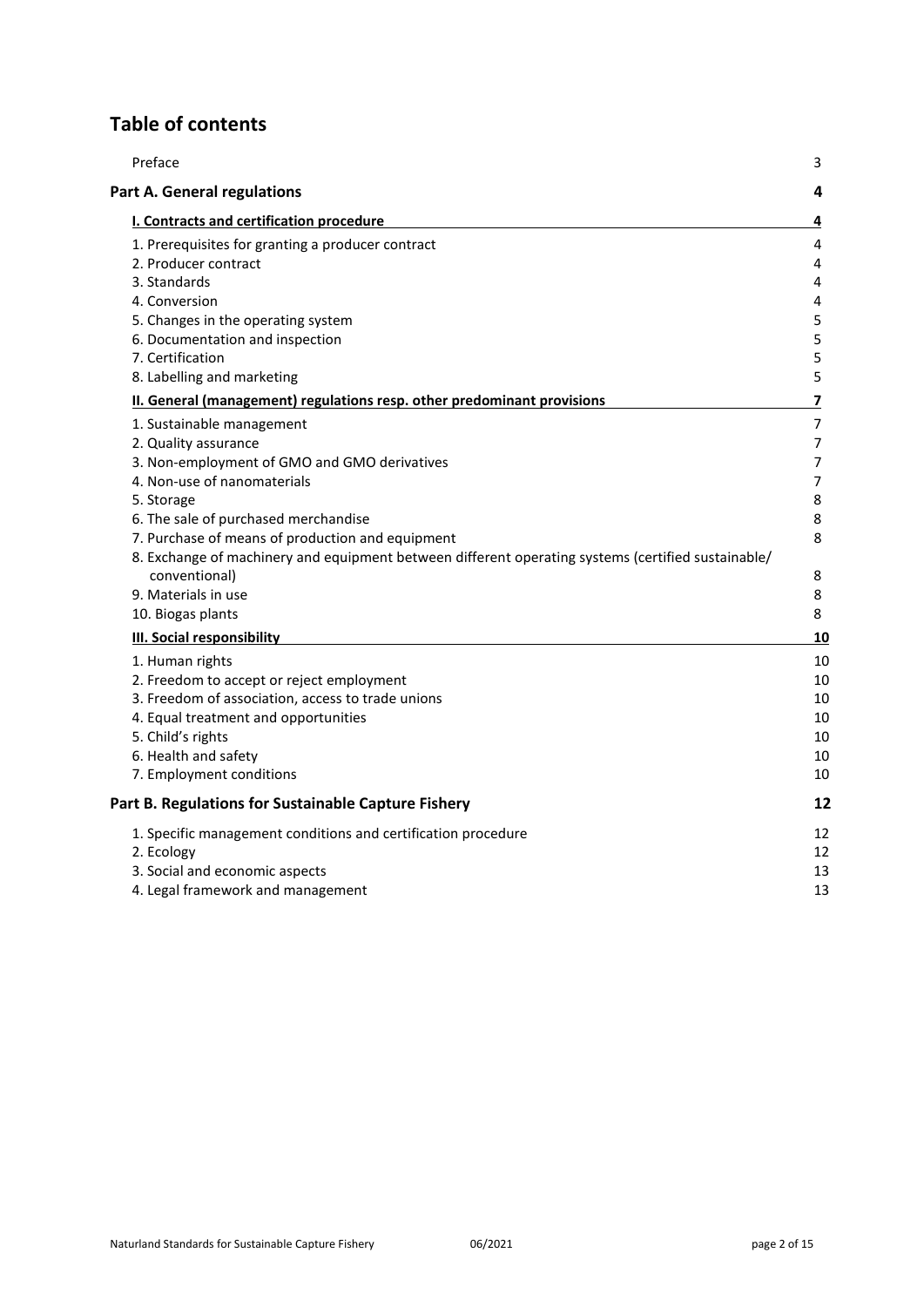# <span id="page-2-0"></span>**Preface**

"Sustainability", in the sense of these standards, is a holistic concept, including the ecological, the social, and the economical dimension.

Sustainability in the ecological sense means that the fishery is performed in such a way that integrity of the ecosystem is maintained long-term, concerning both the stocks of the economically relevant species as well as the other components of the ecosystem. A further aspect is to ensure that fish remains a particularly healthy, high-grade source of nourishment, one which we cannot allow to deteriorate as a result of environmental pollution or questionable processing methods.

Sustainability in fishery in the social sense means that those employed in this industry meet with fair working conditions, and that the living conditions of other members of the same community are not adversely affected.

Sustainability in fishery in the economic sense means that the marketing of fish encourages stable business relationships distinguished by the mutual sense of responsibility of all the members of the value chain towards each other.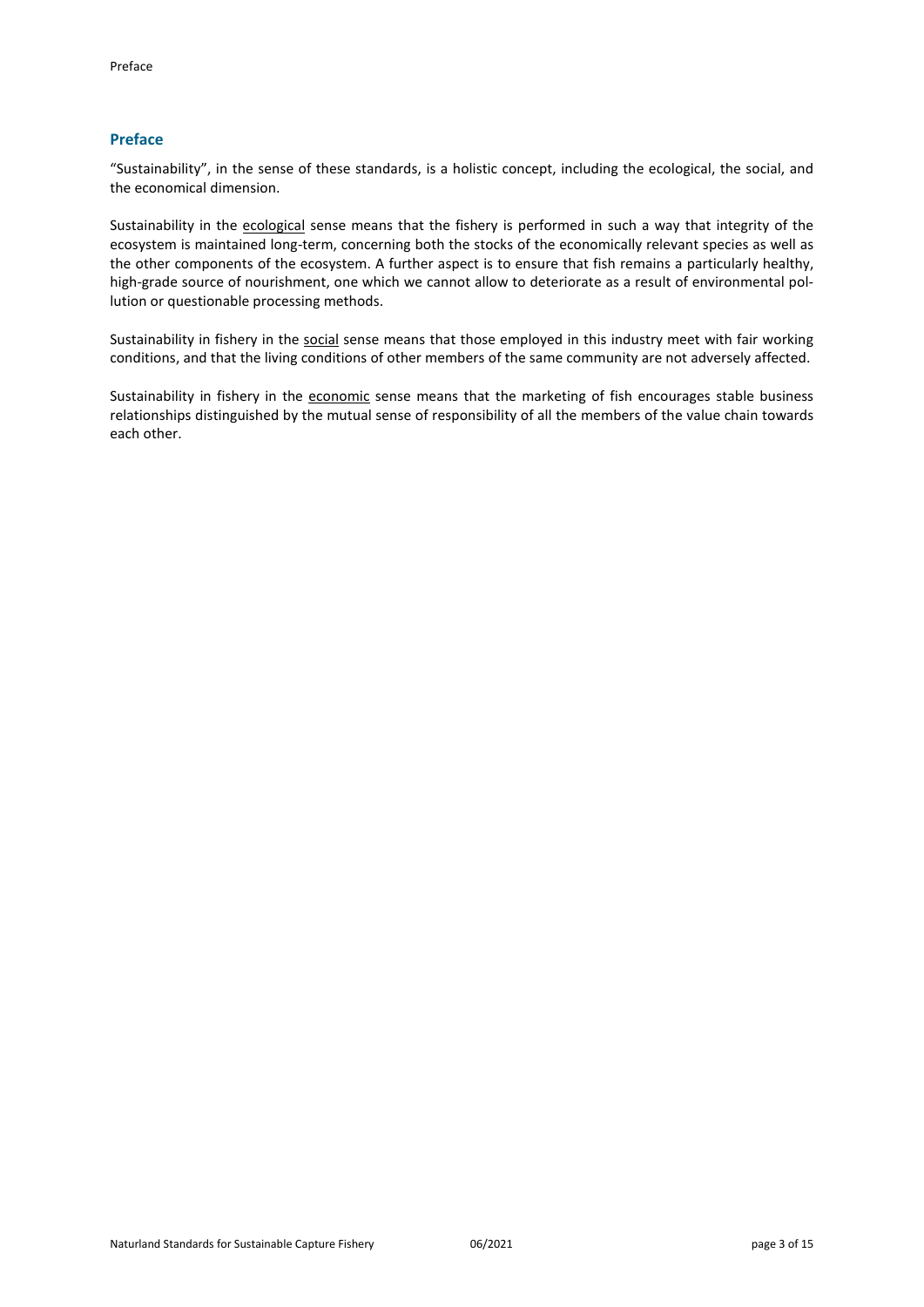# <span id="page-3-0"></span>**Part A. General regulations**

# <span id="page-3-1"></span>**I. Contracts and certification procedure**

# <span id="page-3-2"></span>**1. Prerequisites for granting a producer contract**

Prior to the conclusion of a producer contract, the association must be given the opportunity to acquire sufficient information on the external and internal conditions of the operation.

The producer is obliged to provide any information necessary to assess the conversion conditions. This includes particularly the kind of management that has been practised to date, the economic situation of the fishery and the prevailing environmental conditions (marine reserves, potential sources of pollution). If possible causes of contamination with dubious or harmful substances are detected, analyses have to be produced or tests carried out prior to the conclusion of a producer contract. These analyses may show that a producer contract is only possible under specific conditions or not at all.

All the areas where the producer operates, including production facilities and warehouses, are to be included in the description of the enterprise.

# <span id="page-3-3"></span>**2. Producer contract**

On signing the producer contract, the producer commits himself to adhering to Naturland standards and to extending the conversion to all areas of the enterprise that are managed or dealt with under his responsibility (conversion of the total fishery).

The principle of the manager's unit is to be applied, i.e. one and the same manager may not manage a conven-tional and a sustainable operation at the same time<sup>[1](#page-3-6)</sup>.

The conclusion of a producer contract is possible at any time of the year.

The conclusion of a producer contract does not entitle the producer to the use of the association's logo. A separate licence contract has to be concluded for this.

# <span id="page-3-4"></span>**3. Standards**

These standards are obligatory for all producers that have concluded a producer contract with Naturland e. V. (registered association). If single regulations or parts of these standards should not be applicable in certain geographic areas, the Naturland standards committee has to draft an amendment or addition to the standards which has to be passed by the assembly of delegates. Every member is entitled to submit amendment proposals to the standards committee, provided that further Naturland members (minimum of ten) support this proposal. Amendment proposals will be legally evaluated by the standards committee and submitted to a competent group of professionals for their comments.

Naturland's certification committee is entitled to allow a producer contractor to diverge from Naturland's standards in specific points, where the exception is justified, and for a limited period of time, provided that the general management according to Naturland's standards is not adversely affected.

Only the latest version of the standards as passed by the standards committee is valid. Naturland will inform the contractual producers of any changes.

If the standards are changed, a deadline can be set for the implementation of these changes.

Violations of the standards will be prosecuted according to the sanction catalogue (Appendix to the producer contract).

The validity of overriding national legislation and ordinances shall, however, remain unaffected by these standards. The certification of processing units is subject to Naturland's standards for the processing of organic aquacultural produce and produce from sustainable capture fishery (ref. [www.naturland.de\).](http://www.naturland.de)/)

# <span id="page-3-5"></span>**4. Conversion**

During conversion, the manager introduces management practises in accordance with the principles of sustainable fishery throughout the entire operation.

The conversion of the entire enterprise must occur under economically acceptable basic conditions. It can therefore take place gradually to cover ever greater sections of the area and operation managed in accordance with the standards. Where conversion is carried out gradually, it is imperative for the areas under various stag-

<span id="page-3-6"></span> $1$  Manager's unit: composed of manager and operational unit. The manager is the natural person running an operation independently and responsibly (fishery manager). The operating unit is a clearly defined management sphere on which distinctly separate records are kept for inspection and documentation.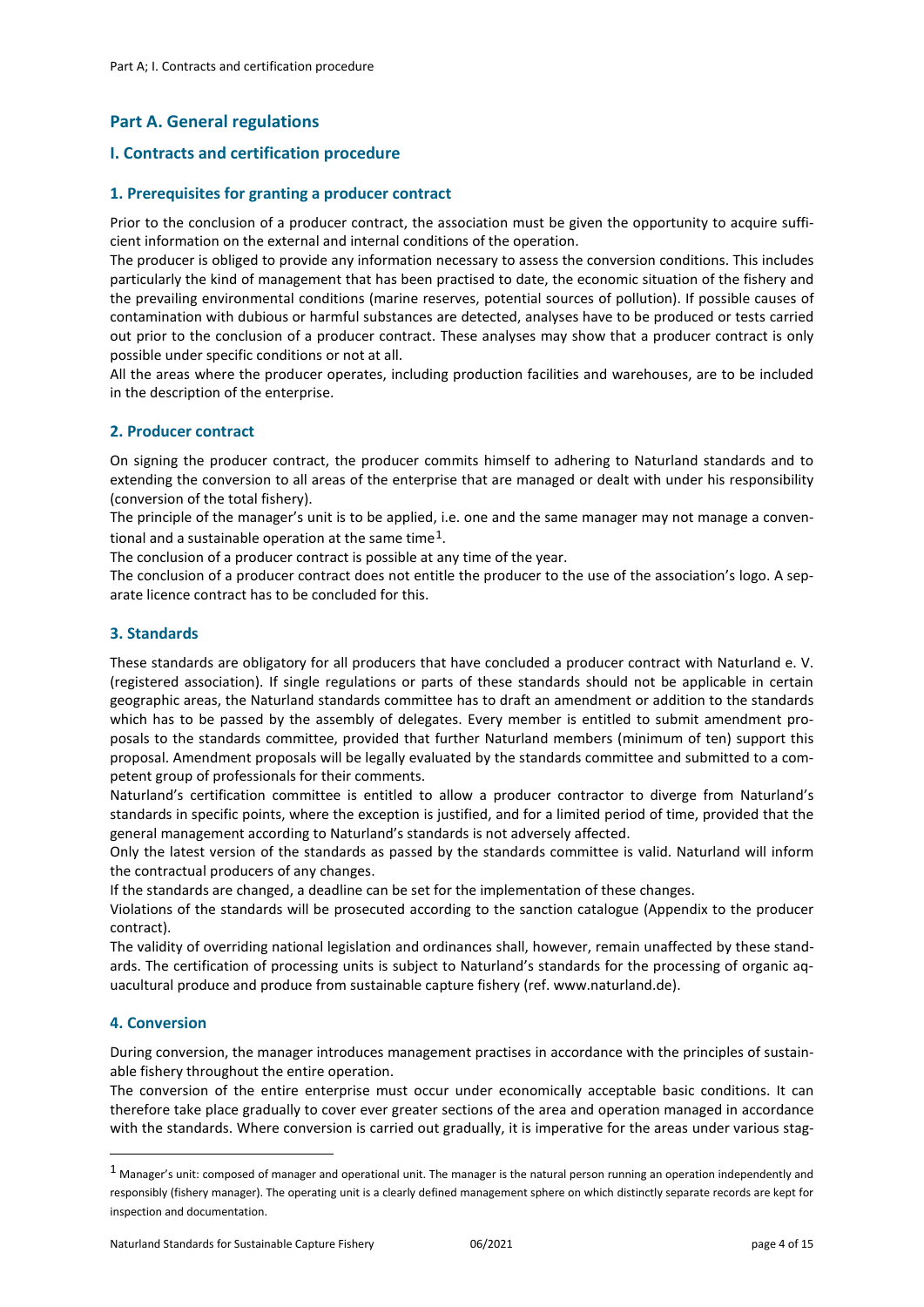es of conversion to be clearly and explicitly delineated. Simultaneous production of products belonging to different stages of certification that cannot be clearly differentiated is not permissible.

Switching between sustainable and conventional management is prohibited.

A consultant recognised by Naturland e. V. assists in the conversion; the conversion concept is to be worked out with him.

<span id="page-4-0"></span>It is possible to commence conversion at any time of the year.

# **5. Changes in the operating system**

If new areas or products are introduced into a recognised operation, then the new areas or products are subject to the regular recognition procedure as per these standards. Care must be taken that the different stages of recognition are clearly and unmistakably differentiated or separated.

Naturland has to be notified of any changes which could have a detrimental effect on the products, especially of any sources of possible contamination. This applies particularly to areas newly included in the area farmed (e.g. sewage sludge, road traffic etc.).

# <span id="page-4-1"></span>**6. Documentation and inspection**

The currently valid details (i.e. catch statistics, the results of analyses) shall be reported to Naturland. Regarding product flow (e.g. sales), likewise, records shall be kept in accordance with Naturland's standards. Previously announced (at least once a year) and unannounced visits and inspections by personnel authorised by Naturland shall monitor adherence to the standards. They shall be provided with unrestricted access and scrutinising opportunities into all the relevant areas of the operation. Upon request, all the documents relating to the managing of the operation shall be made available and questions answered.

All stages of the value chain have to be recorded when the operation is inspected, although, in the case of fishing co-operatives, for example, individual areas can be organised in the form of an Internal Control System (ICS). Where third parties operate on behalf of the producer (e.g. treatment, storage, processing, transport), the processor must take steps (such as the conclusion of a sub-contracting agreement) to ensure that the standards are applied and that adherence to them can be monitored by Naturland.

Moreover, the fishery and Naturland together determine the following conditions which have to be complied with:

- a list of the contaminants and noxious substances (from both anthropogenic and natural sources) that are relevant to the region and the type of production
- the frequency of and processes used in the analysis of these pollutants (with reference to the water, sediment, feed and products)
- $\bullet$  alert values of max. 50% of the critical German legal level<sup>2</sup>, at which Naturland must be notified
- <span id="page-4-4"></span>• threshold values leading to the exclusion of the product from marketing. (as a rule, the German legal critical values<sup>2</sup>)

# <span id="page-4-2"></span>**7. Certification**

A prerequisite of certification by Naturland is the conclusion of a producer contract. It should be ensured that all those immediately involved in the fishery are included either directly or indirectly (via sub-contracting agreements).

The Naturland certification committee confirms that the producer is adhering to the standards with the annual certification letter. If the producer violates current standards, the penalties listed in the catalogue of sanctions, which is part of the producer contract, can be imposed.

It is standard practice for complaints in connection with matters within Naturland's sphere of responsibility to be addressed to Naturland's head offices in Gräfelfing, Germany.

# <span id="page-4-3"></span>**8. Labelling and marketing**

The products must be so labelled as to enable the trader legally responsible for the product to be identified. The provisions of regulations (EC) No 834/2007 and No 889/2008, as far as they apply to the EU Community logo and the declaration of origin (place where the aquaculture products were produced) are to be observed. The use of the Naturland logo is governed by a licence agreement to be concluded with Naturland's licensing company, Naturland Zeichen GmbH.

The consumer must be able to identify products from sustainable fishery as separate from those of organic

<span id="page-4-5"></span><sup>&</sup>lt;sup>2</sup> If corresponding critical values are not available, reference should be made to those of WHO or other professional bodies.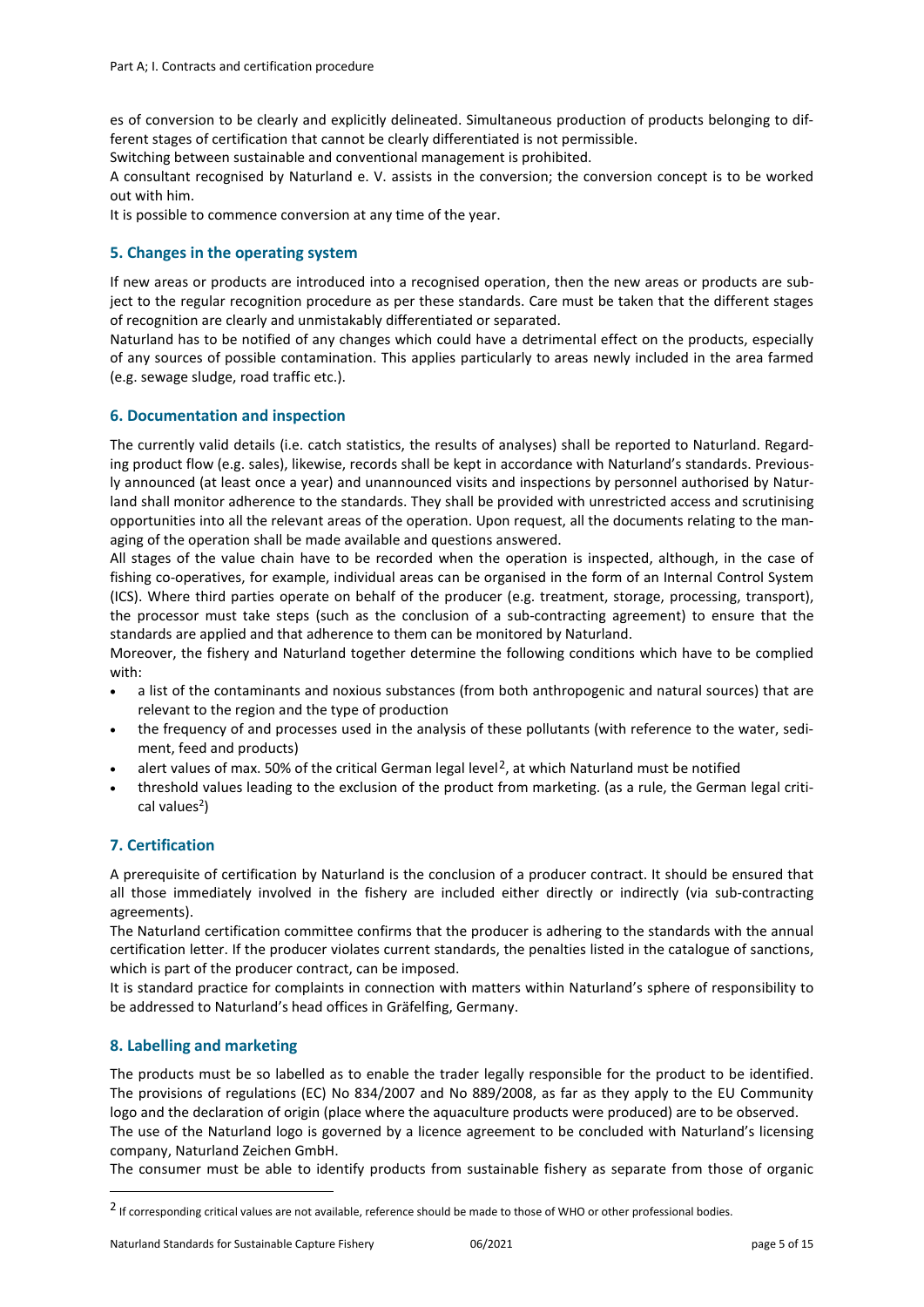# agriculture and organic aquaculture.

To this end, the words "product of sustainable fishery" must appear on the label, on the list of ingredients or in the informative text (on the product itself and not just in the accompanying brochure) identifying the source as fishery (as distinct from organic aquaculture). In this case only the logo granted for use by Naturland Zeichen GmbH and authorised by Naturland, namely the "Wildfish" logo, may be used.

If a compound product contains less than 25% from sustainable fishery or if this ingredient is not the most important constituent or be included in the name of a product, then the requirement to show fishery as a source may be ignored.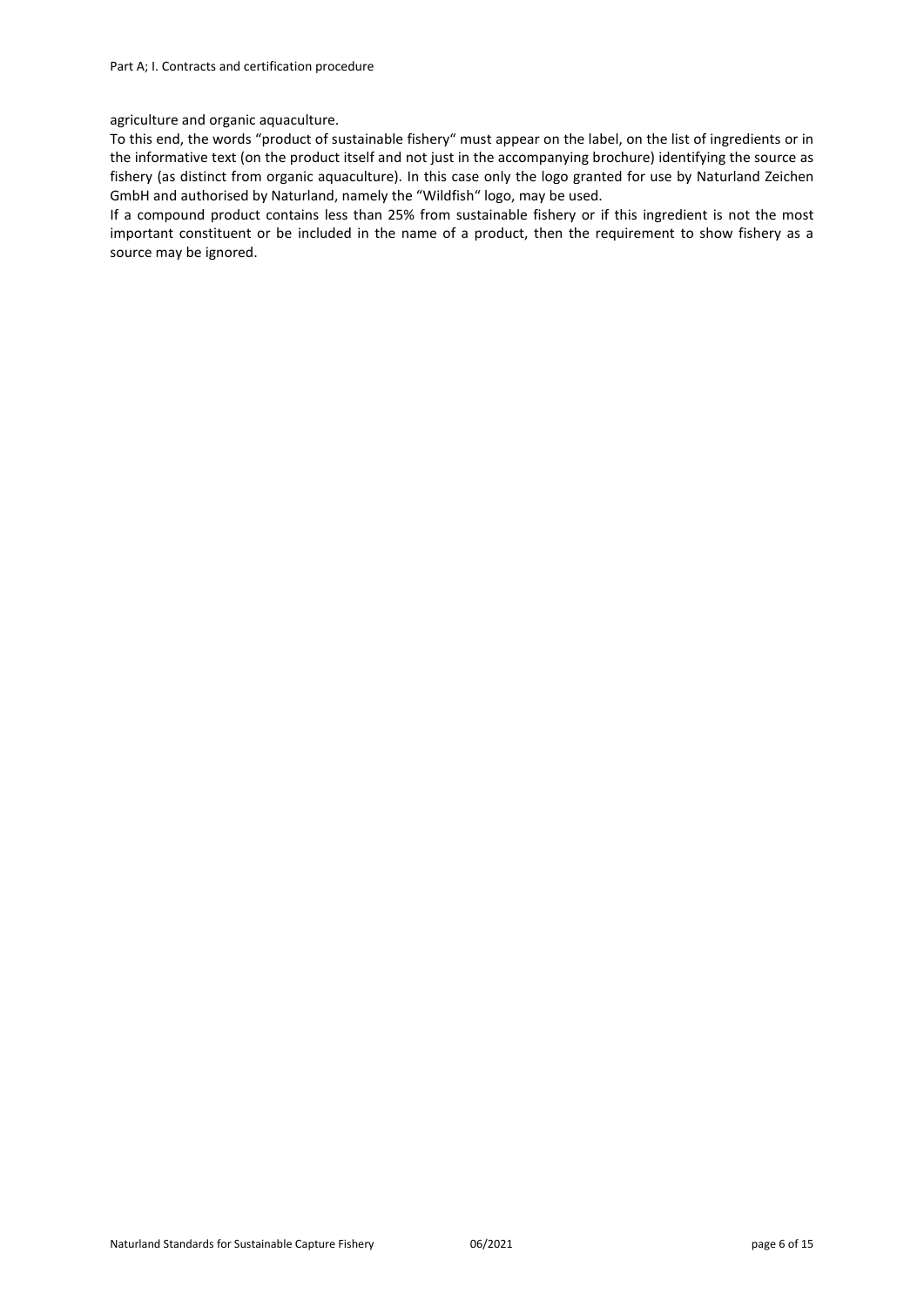# <span id="page-6-0"></span>**II. General (management) regulations resp. other predominant provisions**

# <span id="page-6-1"></span>**1. Sustainable management**

Organic agriculture is particularly committed to the principle of sustainable management.

This includes the respectful treatment of nature and the environment, the sustainable use of natural resources, the acceptance of social responsibility and the maintenance of economic performance.

The benefits derived from natural ecosystems and their economic performance must be maintained. Damage to ecosystems should be kept to a minimum.

Biological diversity or biodiversity of the operating unit is to be maintained and fostered as far as possible; this includes diversity of ecosystems, diversity of species and genetic diversity.

Water and soil are valuable natural commodities whose protection is of crucial importance and which must therefore be used carefully and sustainably.

Energy should be used as efficiently as possible and renewable energy resources should be used for preference. Whenever it is impossible to avoid creating waste, it should be disposed of in an eco-friendly manner or recycled. Organic waste should be recycled and preferably composted.

<span id="page-6-2"></span>Preference should be given to using raw materials and products produced in neighbouring regions.

# **2. Quality assurance**

Production in terms of these standards should guarantee produce of high sensory quality and safety in regard to health. To avoid contamination with prohibited substances or means which might impair their quality, appropriate measures shall be taken. In particular, the fishing operation must show from its procedures that possible environmental pollutants are closely monitored by suitable analytical methods and that prompt and comprehensive measures are taken in cases where limits are exceeded.

Where reasonable suspicion exists that the product quality is substantially impaired, Naturland should be informed. Naturland may require an analysis to be undertaken to detect the level of contamination and contamination sources and give instructions on further steps to be taken. Appropriate action has to be taken on complaints related to the compliance with Naturland certification requirements that are directed to the operation by third parties. Records shall be kept of the complaint and corrective action taken.

The fishery must manage its operations processes in such a way as to guarantee an uninterrupted cold chain between catch and sale.

# <span id="page-6-3"></span>**3. Non-employment of GMO and GMO derivatives**

Genetically modified organisms (GMOs) and their derivatives are incompatible with organic production. Products produced according to the Naturland standards must therefore be manufactured throughout the whole of their production and value chain without the use of genetically modified organisms (GMOs) and GMO derivatives<sup>3</sup>.

The definitions given under sec. 2 of Directive 2001/18/EC of the European Parliament and of the Council, and the exclusion criteria for genetic engineering of the eco-regulations Council Regulation (EC) No. 834/2007 and Commission Regulation (EC) No. 889/2008 apply.

Even the unintentional contamination of products certified by Naturland with genetically modified organisms may also lead to certification being denied.

# <span id="page-6-4"></span>**4. Non-use of nanomaterials**

By "nanomaterials", Naturland means: substances which have been consciously and deliberately designed, technically manufactured or produced by human inducement (anthropogenic) with the intention of obtaining very specific characteristics (e. g. shape, surface properties or chemical properties) at the nanoscale (approx. 1 – 300 nm in at least one dimension) such as only possible at the nanoscale. Particles with larger diameters may come under this definition in cases where there is evidence of effects specific to the nanoscale at this size.

<span id="page-6-5"></span><sup>&</sup>lt;sup>3</sup> A "GMO derivative" is any substance produced from or by means of GMOs but not containing any GMOs itself. "The use of GMOs and GMO derivatives" means their use as a foodstuff, an ingredient of foodstuffs (including additives and flavouring), processing additives (including extraction solvents), animal feed, compound feed, the raw materials of animal feed, fodder additives, processing additives for animal feed, certain products for animal feed, pesticides, fertilisers, soil ameliorators, seed, vegetative propagation material and animals. For the purposes of these standards, the following definitions apply: 1. organism: any biological unit capable of reproduction or passing on genetic material. 2. genetically modified organism (GMO): an organism, the genetic material of which has been modified in such a way as is not possible in a natural manner by cross-breeding and/or natural recombination.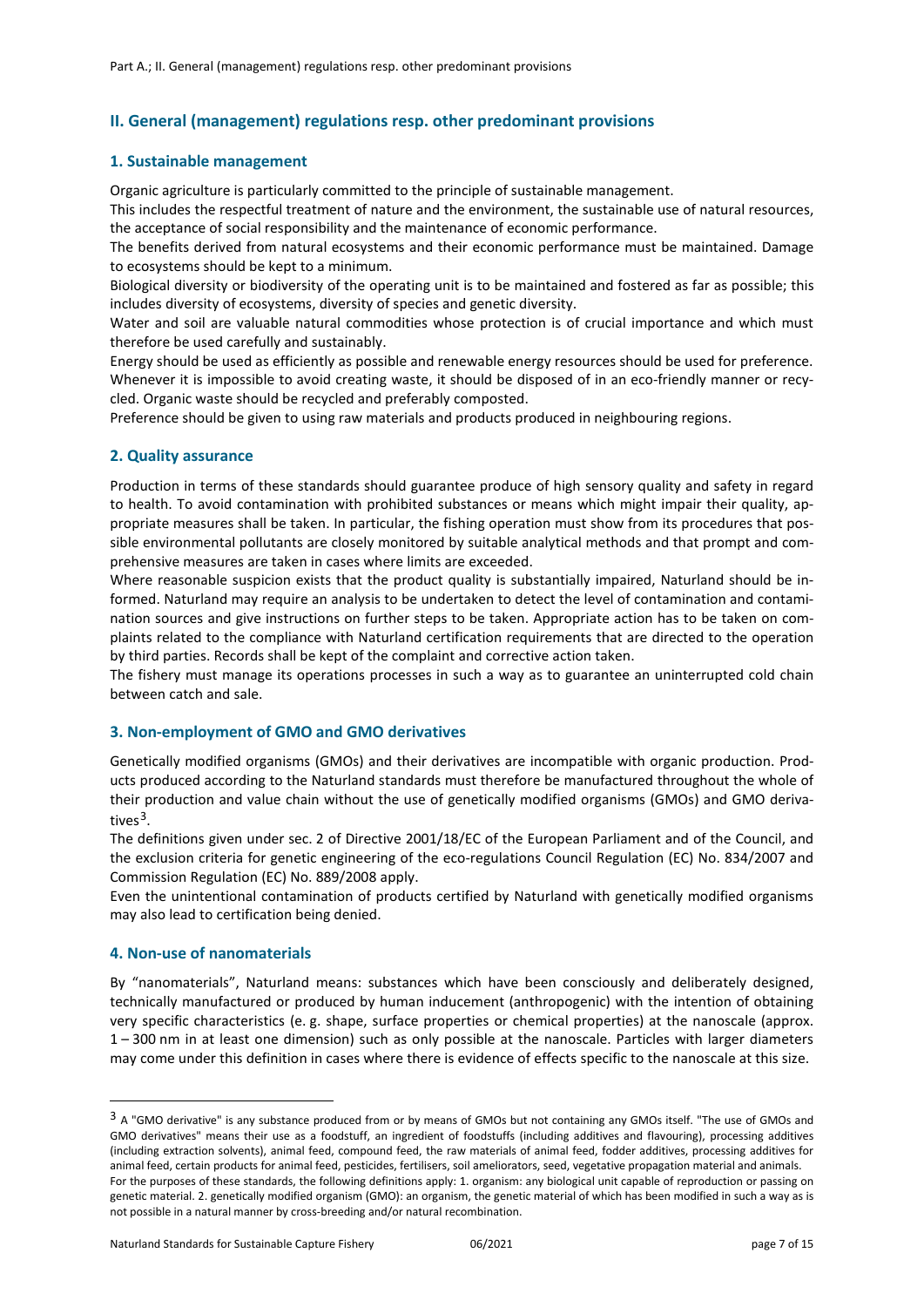Particles accidentally generated at the nanoscale, which can occur in the course of traditional processing methods (such as, for example, homogenisation, grinding, foaming, freezing) or as natural environmental elements (e.g. volcanic or airborne particles) or in foodstuffs (e. g. monosaccharides, amino acids or fatty acids) at the nanoscale are excluded from this definition.

The environmental effects on nanomaterials and their impact on human beings are so far not sufficiently known. For this reason, products grown and processed and certified by Naturland must be manufactured without the application of anthropogenic nanomaterials. Nanomaterials should also be avoided in packaging. They are only permissible if the nanomaterials are firmly integrated in the packaging material. Nanomaterials in layers or coatings which are in direct contact with products certified to the Naturland standards must not be used.

# <span id="page-7-0"></span>**5. Storage**

Storage under special conditions (controlled atmosphere, temperature control, humidity regulation and drying of the stored goods) is permitted. The application of chemical storage-protection agents is prohibited. Only storage measures that exclude the contamination of the products with harmful substances are permitted. This also applies to the materials and detergents used (ref. the regulations of Part C. General Processing Standards VI.11., where they apply to pest control). Radioactive irradiation is prohibited.

If there are products of different certification statuses in the operation, they have to be stored clearly separated. Substances which are prohibited by these standards and contravene the conversion status in question may no longer be stored in the operation (ref. also Part C. General Processing Standards VI 9. Storage, Bottling, Bagging and Transport).

# <span id="page-7-1"></span>**6. The sale of purchased merchandise**

The sale of purchased products for direct marketing, e.g. on market stalls, is possible. Regional products should be preferred wherever possible. Separate bookkeeping for all the purchased merchandise has to be done. The labelling of the products must be unequivocal with respect to their origin and method of production. The operation's own products and purchased products have to be declared separately.

Conventional merchandise may only be sold if there is proof that equivalent organic or sustainably produced products are not available. These products have to be clearly labelled as "conventionally produced".

It is not permissible to offer one and the same product from organic or sustainable and conventional production or fishery at the same time.

# <span id="page-7-2"></span>**7. Purchase of means of production and equipment**

Special attention has to be paid to the ecological impact of production means and equipment. Preference is to be given to substances on a natural basis (e.g. oils, fats). Auxiliary materials of rainforest timber are prohibited. Care should be taken to save energy.

# <span id="page-7-3"></span>**8. Exchange of machinery and equipment between different operating systems (certified sustainable/ conventional)**

The exchange of machinery and equipment (e.g. in machinery co-operations) between certified sustainable fisheries and conventional operations is possible. Machines and equipment that are also utilised by conventional fisheries must be cleaned thoroughly in the case of contamination with substances that do not comply with Naturland's standards before being used on a Naturland operation.

# <span id="page-7-4"></span>**9. Materials in use**

All products used and which come into contact with the product (e. g. containers, protective sheeting) have to be cleared with Naturland.

The aspects of environmental compatibility, conservation of energy and the avoidance of waste are to be accorded due consideration.

# <span id="page-7-5"></span>**10. Biogas plants**

Generating energy by fermenting biomass can be an important component of future energy supply within the context of renewable energy as a whole, besides wind, water, solar and geothermal energy and combustion of organic materials like wood.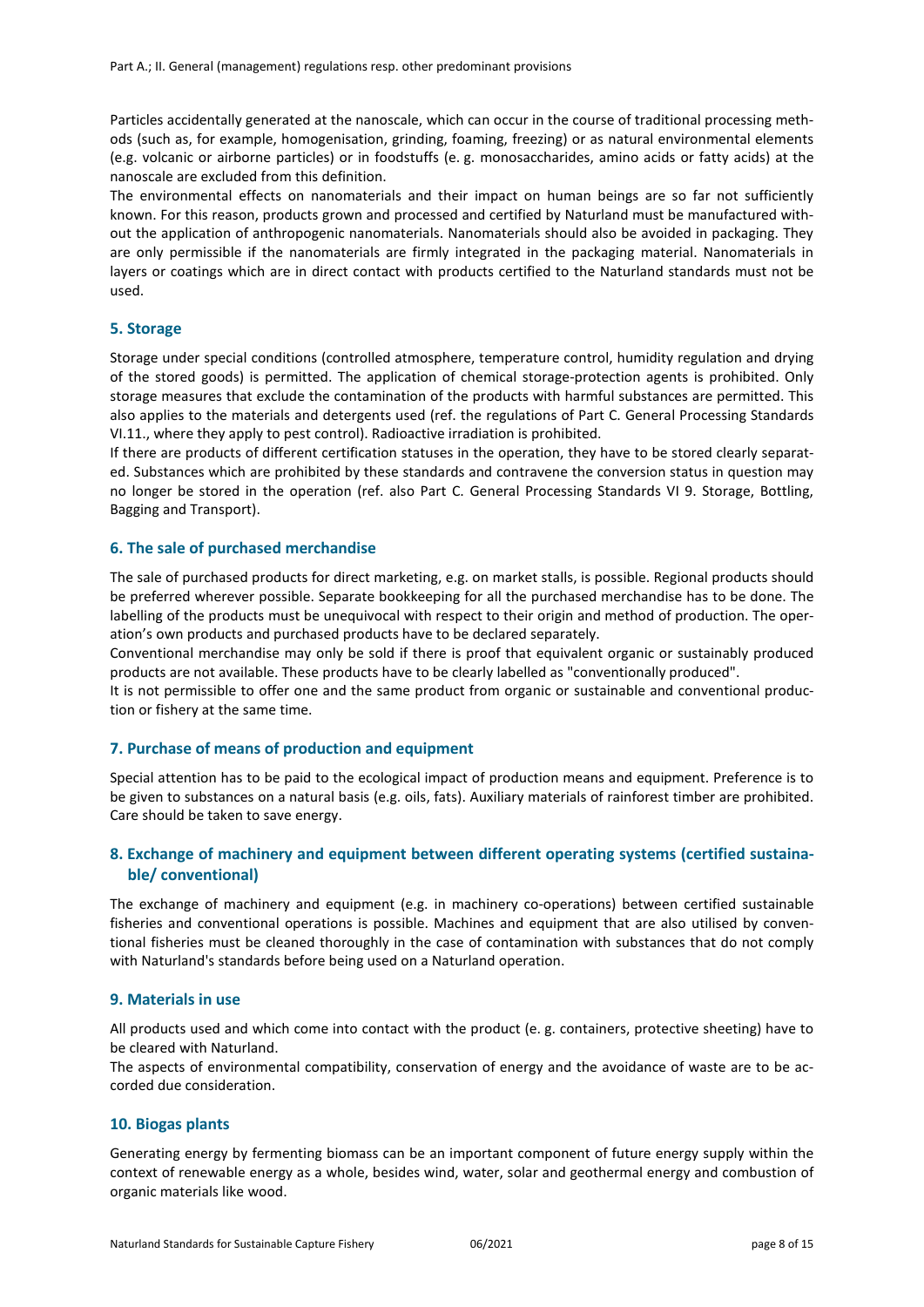Biogas plants in the organic farm combine the production of regenerative energy in a sustainable manner with the production of high-quality and healthy food, because they mainly use waste materials, allow varied crop rotations and are very energy-efficient. Plant capacity and use should be in reasonable relation to the area of operation, so that the principle aim, food production, is guaranteed.

Sensible waste heat utilisation and very high overall efficiency are to be aimed at, to achieve greatest energy efficiency.

# **10.1.1 Biogas plants on Naturland farms**

Biogas plants on Naturland farms<sup>[4](#page-8-0)</sup> are run basically with ecologically generated fermentation materials. Vege-table material from conventional production<sup>[5](#page-8-1)</sup>, which serves as fermentation material to operate the power plant, is limited to max. 30%. Fermentation materials of conventional origin must comply with appendix 1 of Naturland standards on production (permissible purchased fertilisers and soil improvement agents). If certain conventionally produced substrate components are to be found on the farm at the same time as animal feed in organic quality, then the components from conventional sources must either be denatured (e. g. by adding slurry or manure, covering them with such materials, or similar measures) or be unmistakably identifiable (e. g. dyeing with food colouring, or similar measures). Naturland must be informed of the method chosen beforehand.

Where fermentation materials of more than 0.5 DU/ha/year are used for the operation of the biogas plant, then the delivery of any amount of fermentation substrate supplied which exceeds this value must be documented.

If it is necessary to co-operate with other agricultural operations to operate a biogas plant in order to acquire the necessary amounts of fermentation materials, preference should be given to organic farms.

#### **10.1.2 Co-operation of Naturland farms with other biogas plants**

If it is possible to co-operate with a biogas plant on a local organic farm, this shall take precedence over cooperation with a conventionally run plant.

Where a Naturland farm co-operates with a conventional biogas plant, it is only possible to take back digestate if the original matter came from the Naturland farm (e.g. clover grass). In addition, the conditions stipulated in appendix 1 of Naturland standards on production (permissible fertilisers and soil improvement agents) or B.I.1 (humus management and fertilisation), in particular the maximum amounts allowed, are to be observed<sup>[6](#page-8-2)</sup>.

<span id="page-8-0"></span><sup>&</sup>lt;sup>4</sup> This also applies to plants which are operated by the manager of a Naturland farm as autonomous legal entities or to collectively owned plants in which he or she holds a share and are not covered by item 10.2.

<span id="page-8-1"></span><sup>5</sup> Clover grass resp. grass free of mineral fertilizers and synthetic chemical pesticides is a permissible exception.

<span id="page-8-2"></span> $6$  Naturland must be notified of the intention to take back digestate and this may only be done in compliance with Naturland's regulations. Digestate from biogas plants which are run solely on conventional fermented matter or on genetically modified organisms from aggregates or on liquid manure and poultry dung from conventional animal husbandry, is prohibited. No more than 15% more of the nutrient equivalent than the amount of fermentation materials originally supplied may be taken back.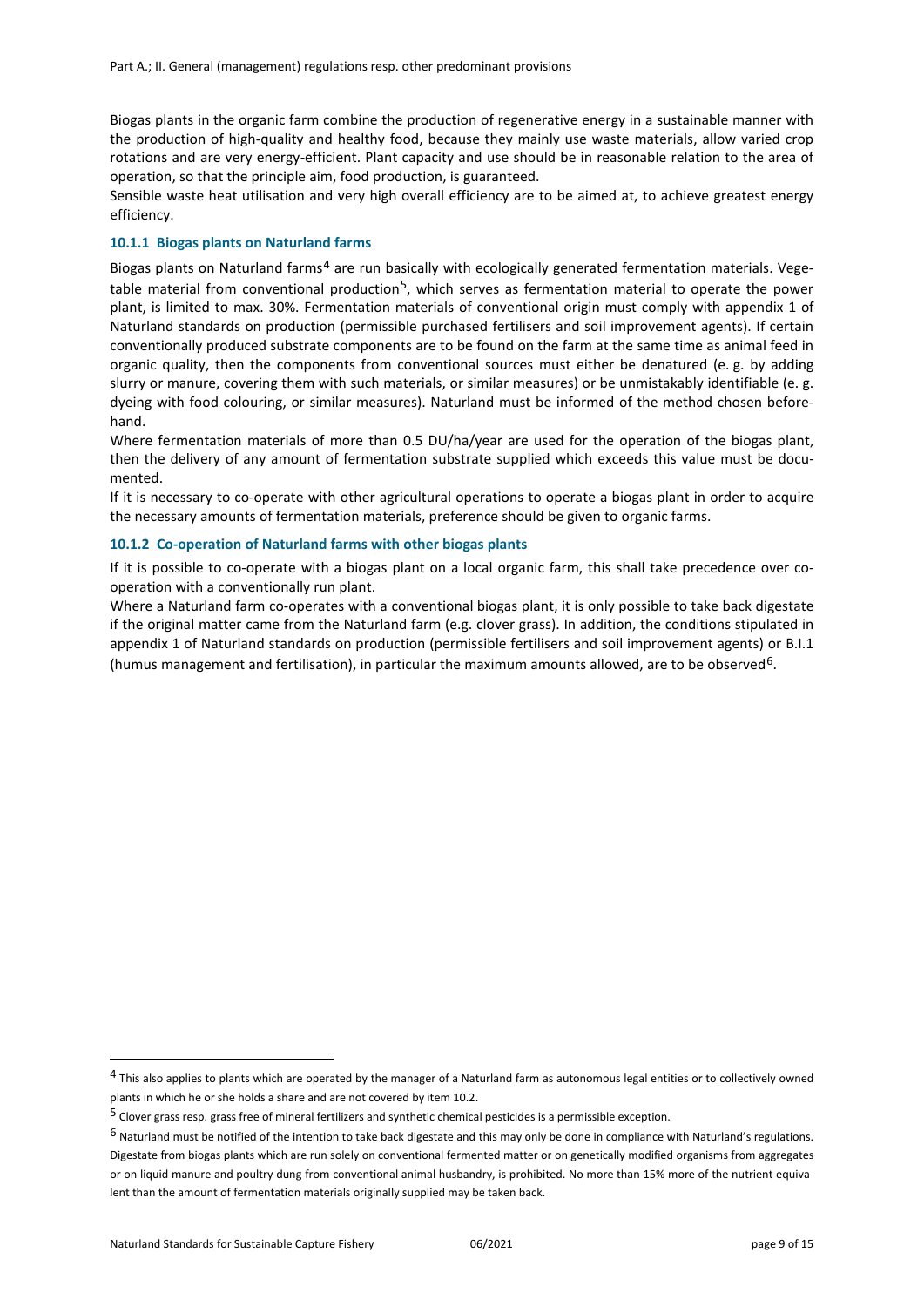# <span id="page-9-0"></span>**III. Social responsibility**

The holistic claim of Naturland standards also includes the social treatment of the people who work and live on the fisheries.

# <span id="page-9-1"></span>**1. Human rights**

The basic rights of the people living and working on Naturland operations are respected. They must comply at the minimum with the local legal requirements, respectively the human rights listed in the UN Conventions, the International Labour Organisation Conventions and Recommendations (ILO)<sup>[7](#page-9-8)</sup>, the UN conventions on children's rights<sup>[8](#page-9-9)</sup> and the United Nations Declaration on the Rights of Indigenous Peoples<sup>9</sup>, should these be more comprehensive.

A product created under conditions violating basic human rights, under gross violation of social justice or infringing indigenous land and water rights can not be traded as a product certified by Naturland.

# <span id="page-9-2"></span>**2. Freedom to accept or reject employment**

The operations commit themselves to rejecting forced labour and any type of involuntary work. The operation shall not retain any part of the workers' salaries, benefits, property, or documents in order to force workers to remain on the fishery.

# <span id="page-9-3"></span>**3. Freedom of association, access to trade unions**

All workers have a right to freedom of association and collective bargaining, and are at liberty to exercise this right.

<span id="page-9-4"></span>No one shall be discriminated against because of his or her membership in a trade union.

# **4. Equal treatment and opportunities**

No discrimination on the basis of race, creed, sex, political opinion or membership shall be tolerated. All workers, irrespective of their sex, skin colour or religion receive the same pay and have the same opportunities for work of the same nature and same degree of responsibility.

# <span id="page-9-5"></span>**5. Child's rights**

No children shall be employed on fisheries. Children may work in the businesses of their own families or a neighbouring business provided that:

- the work is not hazardous and endangers neither the health nor the safety of the children
- the work jeopardises neither the educational nor the moral, social or physical development of the children
- the children are supervised by adults while working or have been given permission by a parent or legal guardian

# <span id="page-9-6"></span>**6. Health and safety**

All workers, employees and their families shall have access to drinking water, food, accommodation and basic medical care.

The employer is responsible for safety, health and hygiene at the workplace. If necessary, this implies holding training courses for employees to raise their awareness of any dangers at their workplace and of the contents of hygiene standards. Operations with more than 10 workers have to draw up a policy on safety at work and make these available to all employees.

# <span id="page-9-7"></span>**7. Employment conditions**

Workers, for the purpose of these standards, are, besides the permanent workers, also seasonal workers and sub-contracted workers.

<span id="page-9-8"></span><sup>7</sup> <http://www.ilo.org/declaration/lang--en/index.htm>

<span id="page-9-9"></span><sup>8</sup> <http://www.ohchr.org/en/professionalinterest/pages/crc.aspx>

<span id="page-9-10"></span><sup>9</sup> [http://www.un.org/esa/socdev/unpfii/documents/DRIPS\\_en.pdf](http://www.un.org/esa/socdev/unpfii/documents/DRIPS_en.pdf)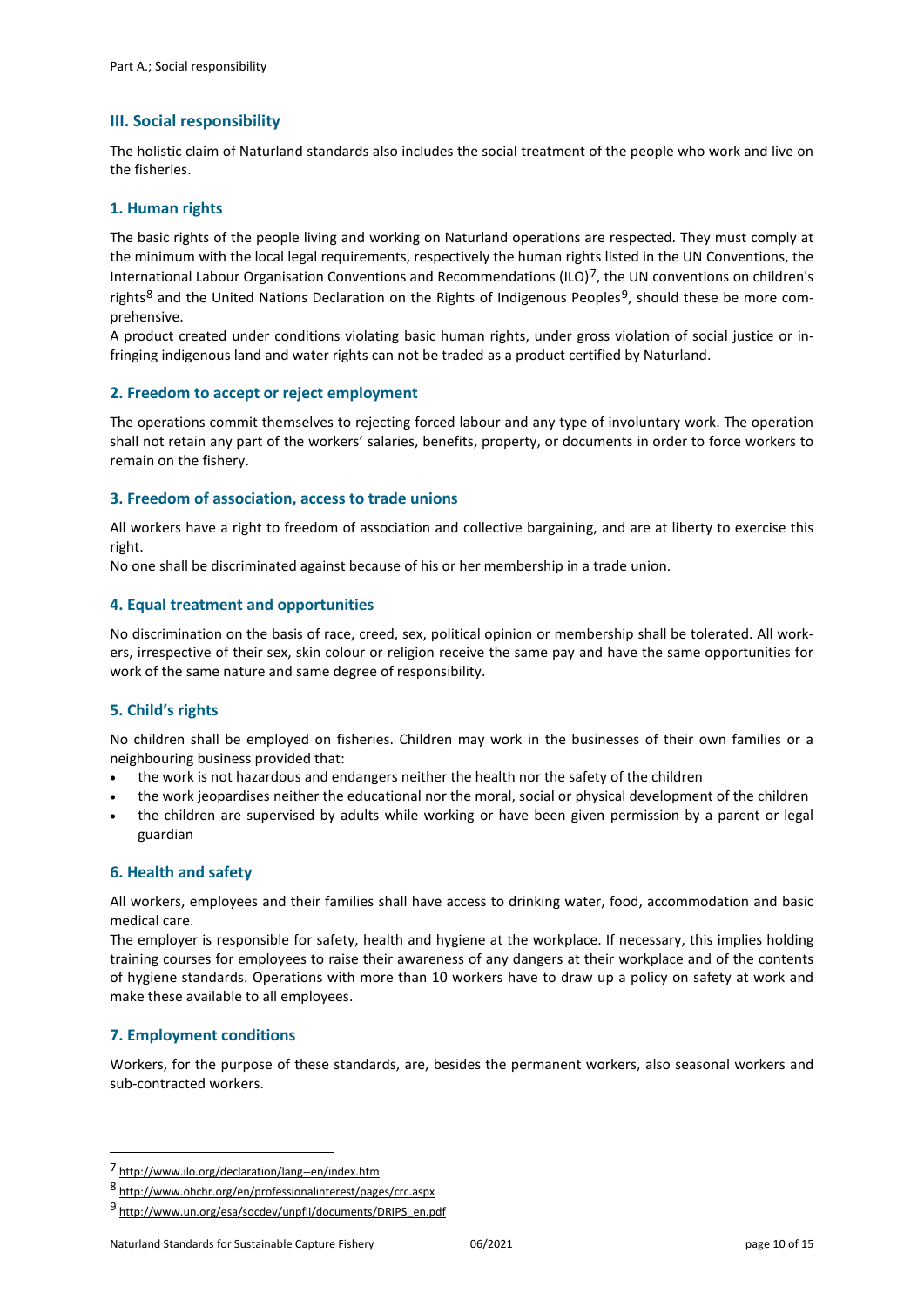All operations commit themselves to meeting the following requirements<sup>10</sup>.

# **7.1 Contracts**

All workers receive a written contract of employment describing the basic conditions of employment.<sup>[11](#page-10-1)</sup> Working conditions and contracts have to be documented by the employer to be verified at any time. The employment contract shall at least define the following: job description, scope and limits of the job, and type as well as amount of remuneration.

The employment conditions of all workers have at least to comply with the respective higher of the requirements of national regulations and ILO standards.

# **7.2 Equal treatment**

The different kinds of employment shall in no case result in the unequal treatment of any workers: all workers are considered to enjoy the same rights and working conditions including social benefits and other privileges for work of the same nature and same degree of responsibility (see III.4).

# **7.3 Wages**

Workers shall be paid at least the official national minimum wage currently applicable or the relevant industry standard in processing operations or the wages approved on the basis of collective bargaining, whichever is the higher. Workers shall be paid in cash, or in any other manner of their choice.

# **7.4 Payment in kind**

If they so choose, workers may receive part of their wage in kind for services such as housing, food or others offered by the operation. The value attributed to such deductions shall be fair and reasonable. Compulsive deductions from the minimum wage for such services are not permitted.

# **7.5 Working hours**

To permit flexibility and overtime in the peak season, an annual limit of working hours or a mutual agreement on overtime requirements in the peak period is necessary. Such an agreement has to be in line with current national labour legislation and negotiated agreements.

# **7.6 Social benefits**

The employer ensures basic coverage for maternity, sickness and retirement. Operations with more than 10 workers need to make a policy on wages and social security available to all workers.

# **7.7 Further education**

The unit offers its employees the possibility of further education and professional training.

<span id="page-10-0"></span> $10$  Naturland may determine that in any one country the legal control of employment conditions and the opportunities for further education offered publicly suffices to ensure compliance with these standards.

<span id="page-10-1"></span> $11$  Legally binding contracts (in this particular case not necessarily in writing) are required even for workers not registered. Furthermore, they have to be informed of their rights.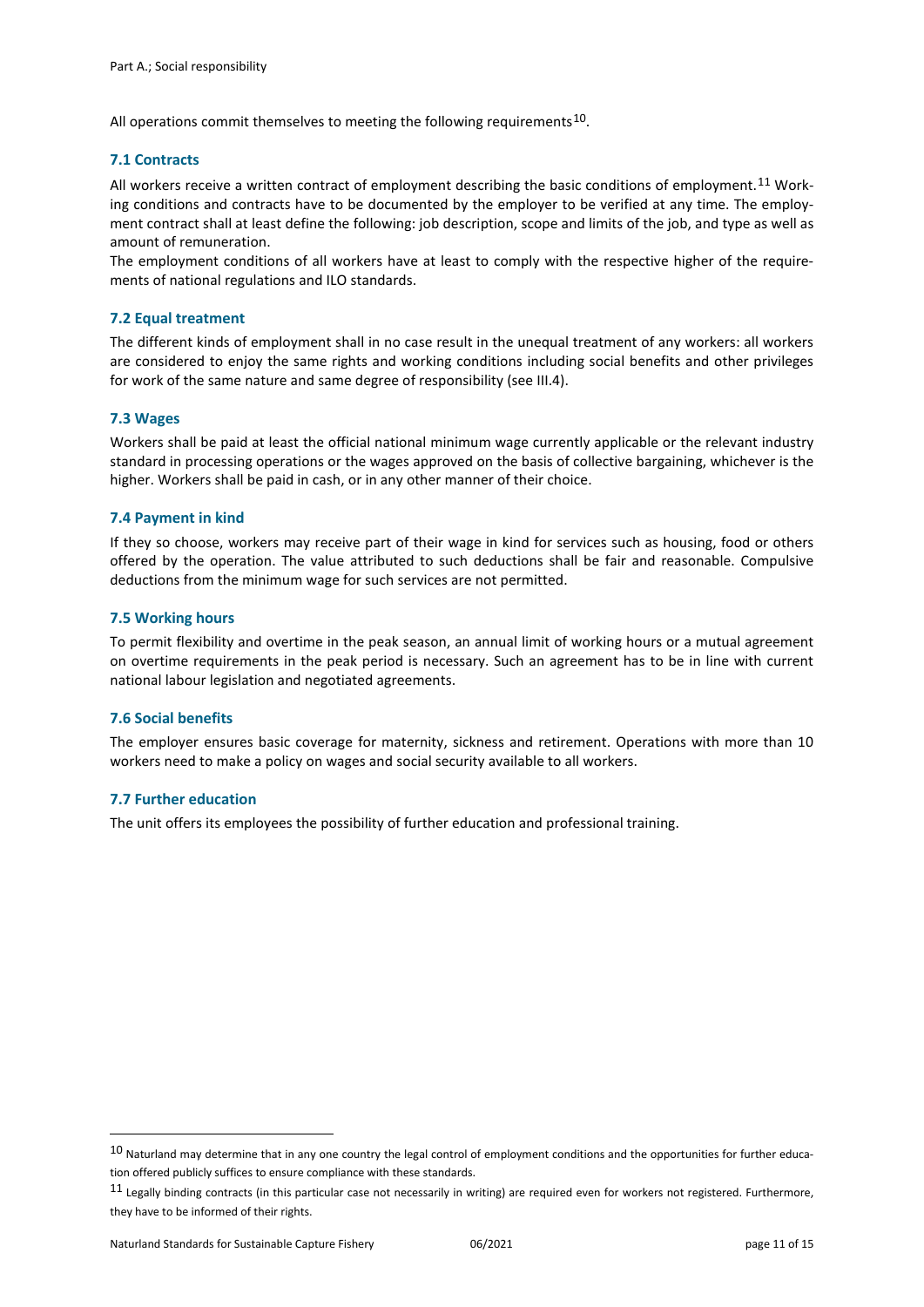# <span id="page-11-0"></span>**Part B. Regulations for Sustainable Capture Fishery**

The Naturland certification of products from sustainable capture fishery covers unprocessed products from both freshwater and marine fisheries, namely species of finfish and invertebrates.

The produce originates from fisheries or enhanced fisheries<sup>12</sup>, the formal and operational structures of which may take any of several forms, such as one-man businesses, fishing co-operatives, or fishermen bound contractually to a processing company.

# <span id="page-11-1"></span>**1. Specific management conditions and certification procedure**

**1.1** Besides the general regulations for sustainable fishery listed in Part B, specific management conditions are imposed on each fishery. Taken together with the regulations under B. 2.-4., these special conditions constitute a catalogue of measures to be adopted in the management plan and quality assurance system of the fishery.

The conditions are the result of an expert survey of each fishery to be performed. Naturland decides whether to accept the list of experts proposed either by the fishery or a third party and can, where justified, reject the list or ask for changes to be made. The experts on the list should cover the following fields:

- scientific institutions which deal with the respective type of fishery (primarily for current information on the status of the stock and on the aquatic ecosystem)
- fishing authorities (legal requirements, national and international development aims)
- NGOs (social and ecological aspects)
- organisations from the fishing and/or processing industries (technical, social and economic aspects).
- **1.2** To ensure that the regulations compiled in the specific management conditions are kept up to date, each expert survey is performed every four years. The intervals between the expert surveys may be shortened by Naturland for substantive or structural reasons.

In principle, the fishery bears responsibility for the expert survey being performed according to schedule. This also holds true for the case that the fishery has to supply the experts with pertinent data for them to be able to assess the situation of a fishery.

The specific management conditions for each individual fishery must be approved by Naturland.

**1.3** Naturland publishes the section of the inspection report which is relevant to the public on its home page, so as to reach as wide an audience as possible from whom to learn of any possible objections to the certification of the enterprise in question, to acquire additional information and to hear different points of view. This section of the inspection report is published at least four weeks before the meeting of the committee at which the certification of the enterprise is to be decided. The enterprise is given an opportunity to reply to the objections raised.

# <span id="page-11-2"></span>**2. Ecology**

- **2.1** The fishery performs its fishing activities in such a way that integrity of the ecosystem is maintained longterm, concerning both the stocks of the economically relevant species as well as the other components of the ecosystem.
- **2.2** Subject of the evaluation is the geographical catchment area of the respective fishery or the fishery's share in the total exploitation of a certain species.
- **2.3** In the case of species which only occur temporarily in the catchment area of the fishery, or which do not spend their whole life cycle there, an evaluation is made of whether the management form of the fishery were compatible with maintaining the total stock volume if this management form were adopted by all the enterprises involved in fishing this species in this way (exemplary character).

<span id="page-11-3"></span><sup>12</sup> Enhanced fisheries are fisheries which include defined human intervention (restocking, expansion of stock, sea ranching) in addition to the actual fishing procedure. In this category fall, for example, fisheries with breeding programmes to stock bodies of water with juvenile fish. In the case of enhanced fisheries, Naturland checks them in advance to be sure this activity is ecologically safe (e.g. by pertinent scientific analyses).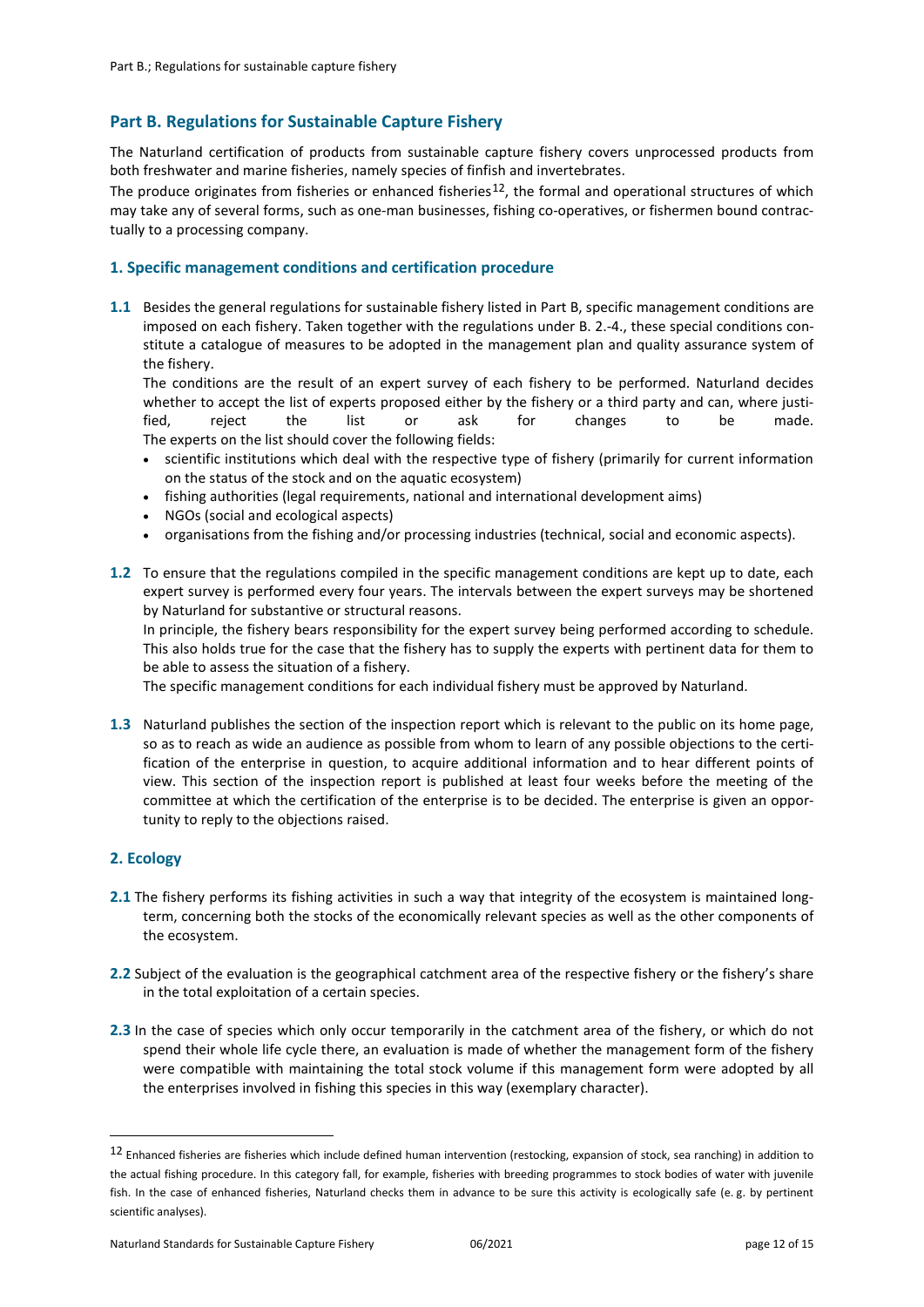- **2.4** Naturland reserves the right not to perform certification or to suspend the procedure if management of the fishery is not guided by the concept of the maximum sustainable yield (MSY), i. e. the fishing mortality rate must be below F<sub>msy</sub> (F<F<sub>msy</sub>) and the biomass of the spawning stock (SSB) must be greater than or equal to MSY Btrigger (SSB  $\geq$  MSY Btrigger). Should no reference values be available for certain species, then as an alternative certification may be performed on the basis of the life span and manner of reproduction.
- **2.5** If no exclusively used geographic area can be attributed to the fishery (e.g. in deep-sea fishery), the evaluation is made based not only on the fishing practices of the fishery but also on the total situation of the stocks in question.
- **2.6** Practices which are generally deemed as detrimental or critical from an ecological point of view are prohibited. These include the following regulations in addition to the specific management conditions defined:
	- catching marine mammals and ocean turtles
	- catching sharks for their fins ("finning")
	- the use of poisons and explosives in fishing
	- damage to coral reefs (including cold-water corals)
	- beam trawl fishing as well as demersal trawling on highly structured sea beds
	- demersal trawling without suitable escape hatches to keep bycatches to a minimum.

**2.7** The specific management conditions govern the following in particular:

- minimum size and maximum quantities
- equipment and techniques employed
- close seasons and sanctuaries
- avoidance or minimisation of bycatches
- other measures which help to protect the aquatic ecosystem and/or individual species (e.g. protection of breeding colonies)
- protocols for monitoring of relevant pollutants, determination of specific alert/reporting values and threshold values.

# <span id="page-12-0"></span>**3. Social and economic aspects**

- **3.1** Naturland's standards governing social responsibility apply (ref. A.III. of these standards).
- **3.2** In addition, allowances have to be made for the situation of many fishermen in the developing countries. Fisheries (resp. the processors or exporters of the fishery produce) bears responsibility not only for the fishermen to meet with fair working conditions (ref. A. III), but also for adequate living conditions out of working hours. Depending on socio-economic circumstances, those responsible must introduce the requisite measures in a suitable manner. These include especially:
	- adequate board and lodging
	- access to banking and insurance services
	- health care
	- schooling for the children
	- transport possibilities

This is especially applicable if the fishermen and -women are not capable of fulfilling these basic needs from the sale of their products. This is the case, for example, when there is a glut or where seasonal yields fluctuate dramatically, and in cases of over-dependence on fishing as the sole source of income.

**3.3** The specific management conditions govern, in particular:

- special social aspects, particularly in relation to the situation in developing countries
- measures designed to avoid conflicts with other users of the resources

# <span id="page-12-1"></span>**4. Legal framework and management**

**4.1** Fishing is performed in compliance with national and international law. The fishery has to be able to produce the corresponding documents and proof in full and freshly updated.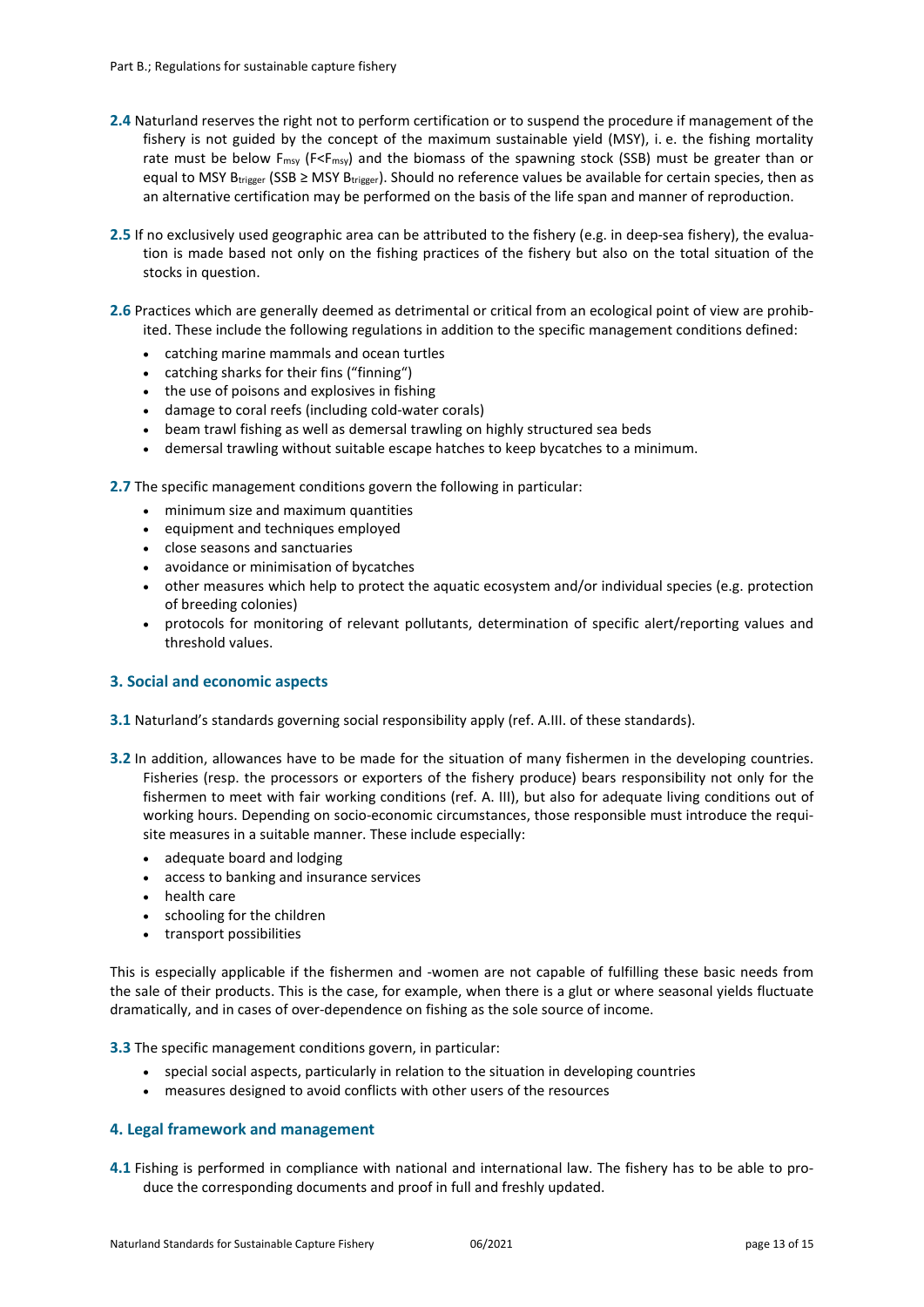- **4.2** The fishery (or the processor or exporter of the fishing produce) is responsible for its staff and workers being familiar with the contents of these standards. Appropriate training sessions and material have to be provided to guarantee that the catalogue of measures is complied with.
- **4.3** The management of the fishery must be able to prove that the requirements laid down in the standards and the specific management conditions are implemented systematically, effectively and promptly at every level. This proof includes:
	- consistent records and analysis of the catch data
	- feedback between the current catch data and the fishing practice in place
	- knowledge of current national and international regulations and fulfilment of the duties arising therefrom
	- establishment of mechanisms guaranteeing regular communication between the fishery and the fishermen with regard to social matters
	- existence of and compliance with a development plan (e.g. for deficient issues)

**4.4** The specific management conditions govern in particular:

• obligatory documentation requirements and internal control system.